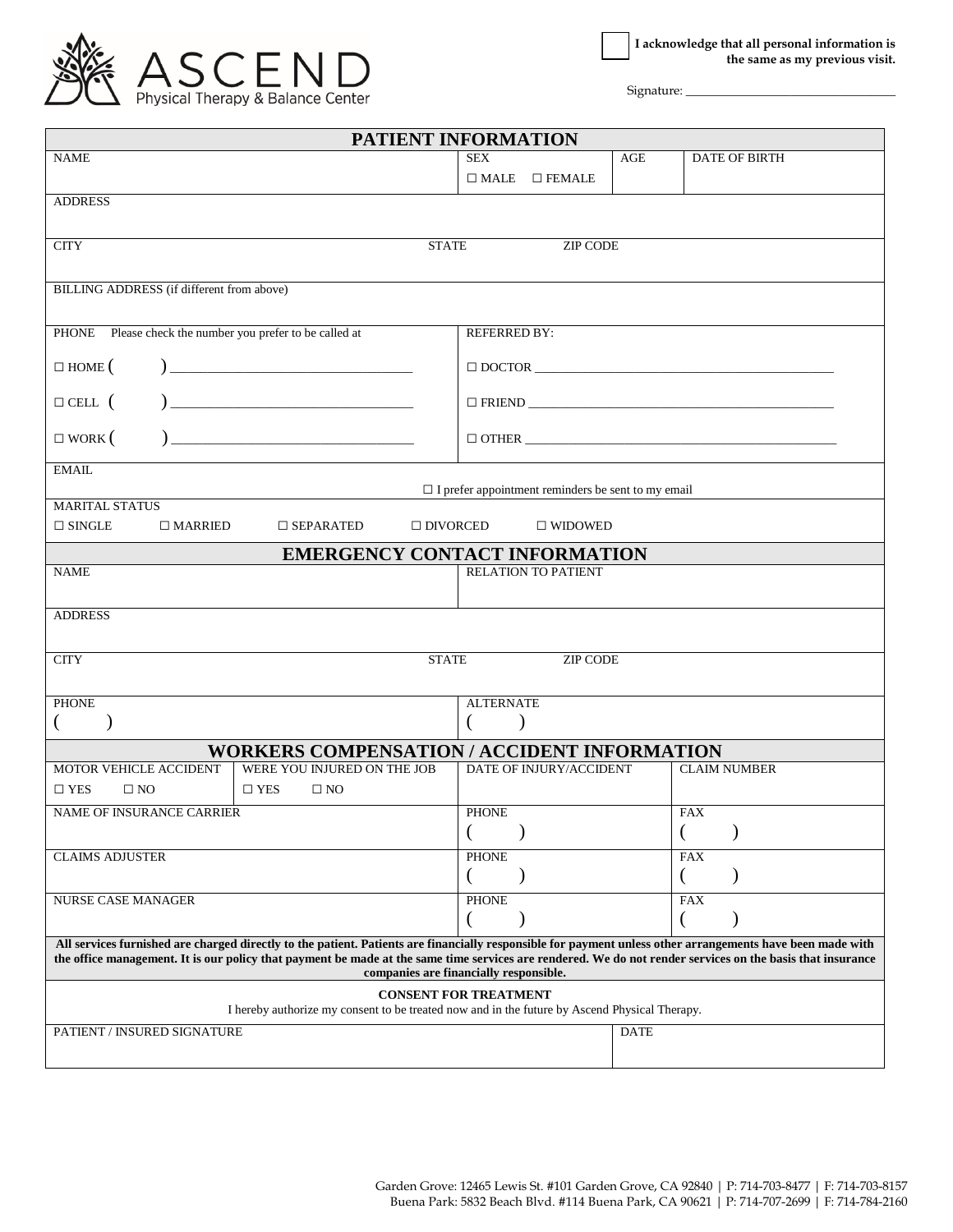

# **Concussion Patient History**

| Name:          |      |         | Date:   |                                      |
|----------------|------|---------|---------|--------------------------------------|
| Date of Birth: | Age: | Height: | Weight: | <b>Next Doctors Visit:</b>           |
| Occupation:    |      |         |         | Have you been a patient here before? |

| What brings you to physical therapy?                          |                                 |                      |                             |  |  |
|---------------------------------------------------------------|---------------------------------|----------------------|-----------------------------|--|--|
|                                                               | <b>Current Problem/Symptoms</b> |                      | When did the problem start? |  |  |
|                                                               |                                 |                      |                             |  |  |
|                                                               |                                 |                      |                             |  |  |
| How often do you experience you symptoms? (please circle one) |                                 |                      |                             |  |  |
| $0-25%$ intermittently                                        | 26-50% occasionally             | $51-75\%$ frequently | $76 - 100\%$ constantly     |  |  |
| Are your symptoms changing? (please circle one)               | improving                       | not changing         | getting worse               |  |  |

I currently am not experiencing any symptoms. True □(skip to next page) False □(please fill out below)



| Symptoms increases during the following activities |  |  |  |  |
|----------------------------------------------------|--|--|--|--|
|                                                    |  |  |  |  |
|                                                    |  |  |  |  |

| What is the nature of your symptoms?                 |                            |  |    |  |                 |  |               |  |  |                        |
|------------------------------------------------------|----------------------------|--|----|--|-----------------|--|---------------|--|--|------------------------|
| Circle all that apply                                |                            |  |    |  |                 |  |               |  |  |                        |
| Numbness / Tingling Shooting                         |                            |  |    |  |                 |  |               |  |  |                        |
| Burning Throbbing Sharp Dull/Achy                    |                            |  |    |  |                 |  |               |  |  |                        |
| Weakness Constant Intermittent                       |                            |  |    |  |                 |  |               |  |  |                        |
|                                                      |                            |  |    |  |                 |  |               |  |  |                        |
| <b>What is the intensity level of your SYMPTOMS?</b> |                            |  |    |  |                 |  |               |  |  |                        |
| At Worst                                             |                            |  |    |  |                 |  |               |  |  | 0 1 2 3 4 5 6 7 8 9 10 |
|                                                      |                            |  |    |  |                 |  | None Moderate |  |  | Severe                 |
| Current                                              |                            |  |    |  |                 |  |               |  |  | 0 1 2 3 4 5 6 7 8 9 10 |
|                                                      | None                       |  |    |  | Moderate Severe |  |               |  |  |                        |
| At Best                                              |                            |  |    |  |                 |  |               |  |  | 0 1 2 3 4 5 6 7 8 9 10 |
|                                                      | Severe<br>Moderate<br>None |  |    |  |                 |  |               |  |  |                        |
| Symptoms decreases during the following activities   |                            |  |    |  |                 |  |               |  |  |                        |
| 1)                                                   |                            |  | 3) |  |                 |  |               |  |  |                        |
|                                                      |                            |  |    |  |                 |  |               |  |  |                        |
| 2)                                                   |                            |  | 4) |  |                 |  |               |  |  |                        |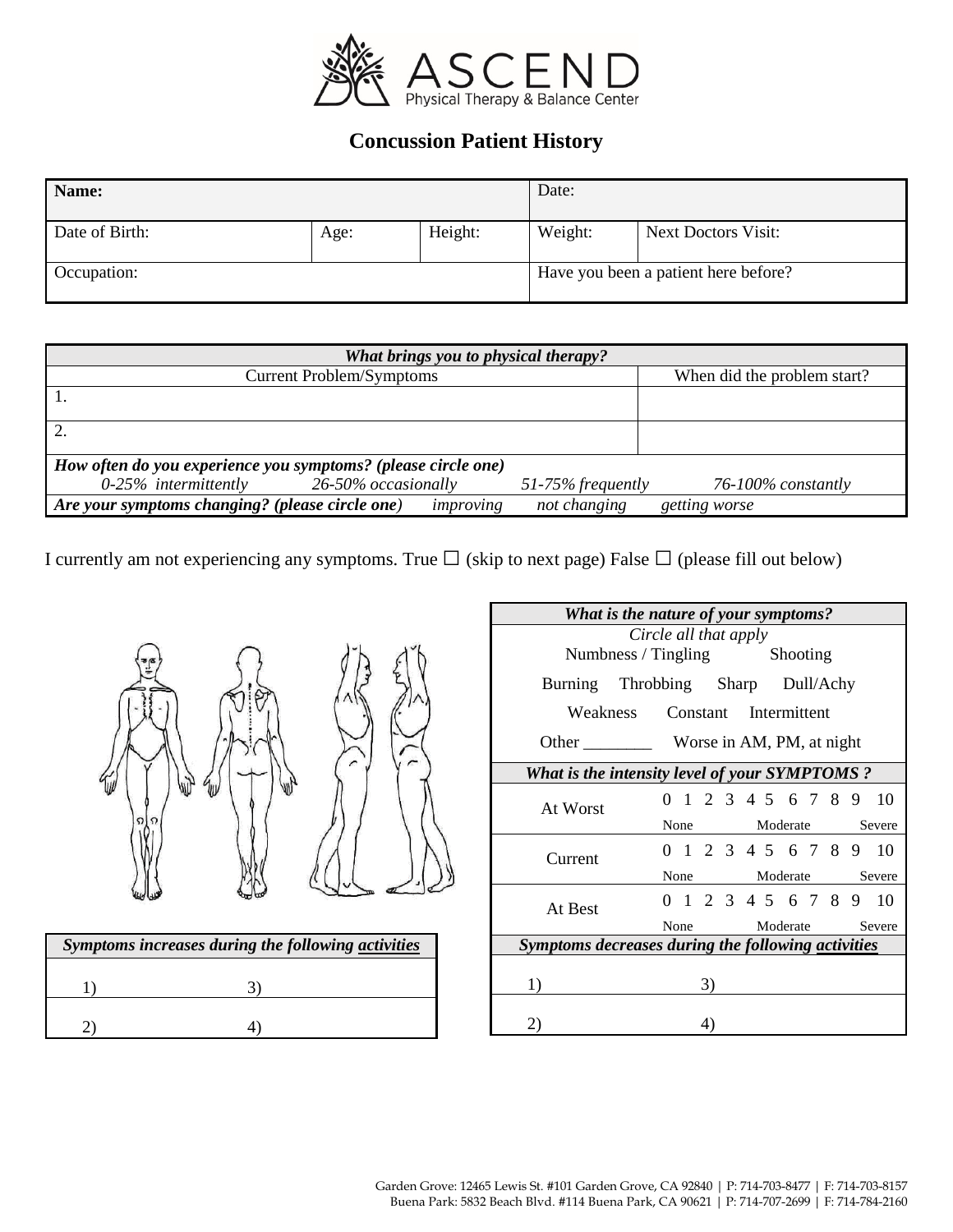

Name: Date: **Date:** Date:

*Please list your goals in coming to physical therapy.*

| Please indicate if you have had or have any of the following conditions. |     |    |                                 |     |                |
|--------------------------------------------------------------------------|-----|----|---------------------------------|-----|----------------|
| Condition                                                                | Yes | No | Condition                       | Yes | N <sub>o</sub> |
| <b>History of Cancer</b>                                                 |     |    | Pacemaker                       |     |                |
| Heart disease                                                            |     |    | Diabetes I or II                |     |                |
| High/Low blood pressure                                                  |     |    | Allergies/Asthma                |     |                |
| Angina / Chest pain                                                      |     |    | <b>Memory Loss</b>              |     |                |
| Shortness of breath                                                      |     |    | Headaches / Migraines           |     |                |
| Stroke / TIA                                                             |     |    | Hernia                          |     |                |
| Osteoporosis                                                             |     |    | Nausea or vomiting              |     |                |
| Osteoarthritis                                                           |     |    | Bowel or bladder problems       |     |                |
| Rheumatoid arthritis                                                     |     |    | HIV - positive / AIDS/Hepatitis |     |                |
| Joint replacement                                                        |     |    | Dementia/Alzheimer's Disease    |     |                |
| Recent excessive weight loss                                             |     |    | Pregnant (currently)            |     |                |
| Changes in appetite                                                      |     |    | Seizures                        |     |                |
| Lightheadedness/Dizziness                                                |     |    | Fainting                        |     |                |
| Frequent loss of balance                                                 |     |    | Difficulty sleeping             |     |                |
| Falls                                                                    |     |    | Smoking tobacco                 |     |                |
| Anxiety / Stress                                                         |     |    | Vision (glasses / contacts)     |     |                |
| Depression                                                               |     |    | Hard of hearing / hearing aid   |     |                |
| Fibromyalgia                                                             |     |    | Lupus                           |     |                |
| Obesity                                                                  |     |    | Parkinson's/Huntington's        |     |                |
| TBI/History of Concussions                                               |     |    | Alcoholism                      |     |                |

| Please list any other medical conditions, surgeries, or health concerns not listed above. |      |  |  |  |
|-------------------------------------------------------------------------------------------|------|--|--|--|
| Condition/Surgery                                                                         | Date |  |  |  |
|                                                                                           |      |  |  |  |
|                                                                                           |      |  |  |  |
|                                                                                           |      |  |  |  |
| Which diagnostic tests have you had? (please circle all that apply)                       |      |  |  |  |
| MRI CT scan VNG Blood Work PET scan EMG EEG Other:<br>$X$ -Ray                            |      |  |  |  |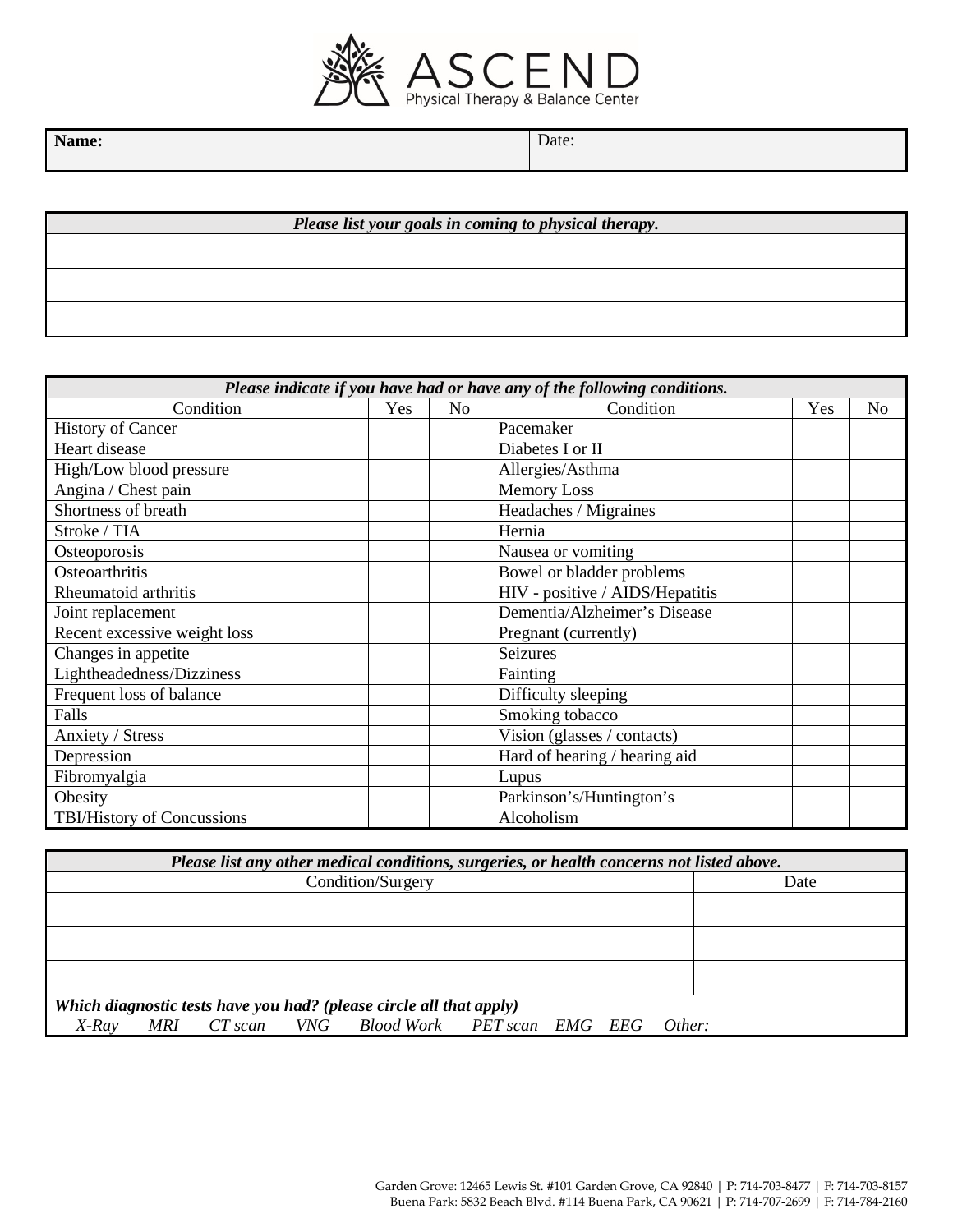

٦

| Name:                                                                                                            | Date:        |
|------------------------------------------------------------------------------------------------------------------|--------------|
|                                                                                                                  |              |
| 1. What makes your symptoms better?                                                                              |              |
| 2. What makes your symptoms worse?                                                                               |              |
| 3. Do you experience light or sound sensitivity? $\Box$ Yes<br>$\Box$ No                                         |              |
| 4. Do you suffer easily from motion sickness? $\Box$ Yes<br>$\Box$ No                                            |              |
| 5. Do you experience hearing difficulty? $\Box$ Yes $\Box$ No; pressure, ringing, fullness (please circle)       |              |
| 6. Do you have neck discomfort or injury?<br>$\Box$ Yes<br>$\square$ No                                          |              |
| 7. Do you have problems with your vision? $\Box$ Yes $\Box$ No; double, blurred, trouble reading (please circle) |              |
| 8. Have you had cognitive testing or Impact testing? $\Box$ Yes<br>$\Box$ No                                     |              |
| 9. Do you have facial or head weakness or numbness? $\Box$ Yes<br>$\Box$ No                                      |              |
| 10. Have you fallen? $\Box$ Yes $\Box$ No; If yes, 2 or more falls in the last year? $\Box$ Yes                  | $\square$ No |
| 11. Are you experiencing headaches or migraines? $\Box$ Yes<br>$\square$ No                                      |              |

| ** Skip the section below if you do not have dizziness**                                                                                                                                                                                                                                                         |  |  |  |
|------------------------------------------------------------------------------------------------------------------------------------------------------------------------------------------------------------------------------------------------------------------------------------------------------------------|--|--|--|
| Please describe what you are experiencing (please circle all that apply)<br>Spinning Dizziness occurs in attacks Pressure in the head<br>Lightheaded<br>Off balance Sensation that you are turning/spinning Sensation that things are turning around you<br>Headache Nausea or vomiting Rocking sensation Other: |  |  |  |
| If you have dizziness::                                                                                                                                                                                                                                                                                          |  |  |  |
| 1. When did the dizziness first occur?                                                                                                                                                                                                                                                                           |  |  |  |
| 2. Is your dizziness constant?                                                                                                                                                                                                                                                                                   |  |  |  |
| 3. Does it come in attacks? $\Box$ Yes $\Box$ No                                                                                                                                                                                                                                                                 |  |  |  |
| If yes, how often do the attacks occur?                                                                                                                                                                                                                                                                          |  |  |  |
| How long do the attacks last? $\Box$ seconds $\Box$ minutes $\Box$ hours $\Box$ days<br>$\Box$ weeks                                                                                                                                                                                                             |  |  |  |
| Are there symptoms between attacks? $\Box$ Yes $\Box$ No                                                                                                                                                                                                                                                         |  |  |  |
| 4. Does the dizziness occur only in certain positions? $\Box$ Yes<br>$\Box$ No                                                                                                                                                                                                                                   |  |  |  |
| If yes, $\Box$ lying down $\Box$ sitting up $\Box$ head movements: up / down / right / left<br>$\Box$ rolling: right / left                                                                                                                                                                                      |  |  |  |
| 5. Do you have dizziness when exposed to loud noises? $\Box$ Yes $\Box$ No                                                                                                                                                                                                                                       |  |  |  |
| 6. Do you have dizziness when exercising or straining?<br>$\Box$ Yes<br>$\square$ No                                                                                                                                                                                                                             |  |  |  |
| $\Box$ Yes<br>7. Do you have dizziness when sneezing or laughing?<br>$\Box$ No                                                                                                                                                                                                                                   |  |  |  |
| 8. Do you have difficulty in any of these activities? $\Box$ Yes<br>$\square$ No                                                                                                                                                                                                                                 |  |  |  |
| $\Box$ riding/driving a car $\Box$ malls / crowds / movies                                                                                                                                                                                                                                                       |  |  |  |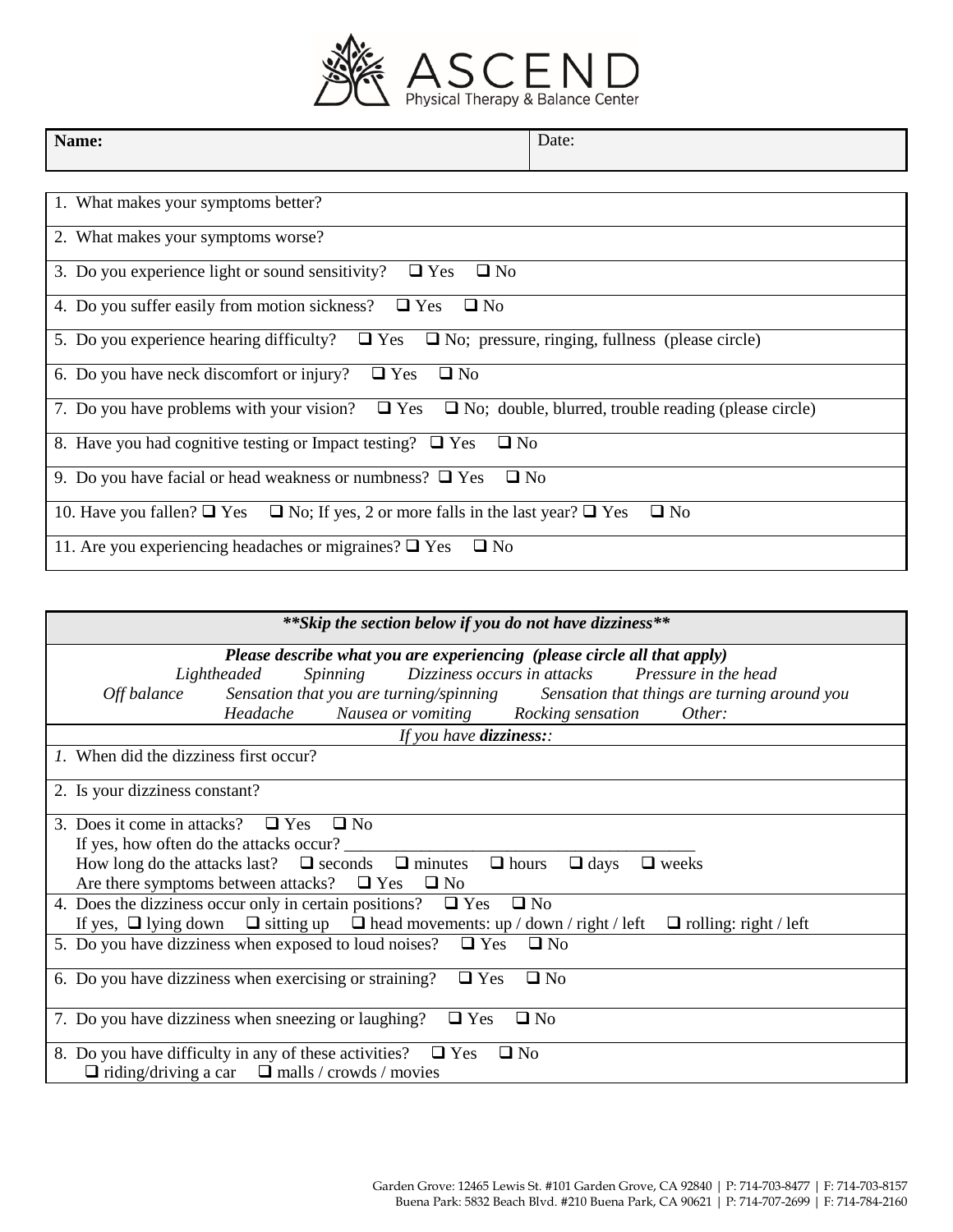

| $N_{\text{omor}}$ | $\overline{\phantom{0}}$ |
|-------------------|--------------------------|
| Name:             | Date:                    |
|                   |                          |

| List all doctors you would like to receive a copy of your physical therapy evaluation. |                   |           |  |  |
|----------------------------------------------------------------------------------------|-------------------|-----------|--|--|
| MD Name                                                                                | Address/Phone/Fax | Specialty |  |  |
| Referring MD                                                                           |                   |           |  |  |
|                                                                                        |                   |           |  |  |
| Primary Care MD                                                                        |                   |           |  |  |
|                                                                                        |                   |           |  |  |
| Other MD                                                                               |                   |           |  |  |
|                                                                                        |                   |           |  |  |

| I certify that the foregoing statements are true to the best of my knowledge and belief. |      |  |  |
|------------------------------------------------------------------------------------------|------|--|--|
|                                                                                          |      |  |  |
| Signature of Patient                                                                     | Date |  |  |
| Reviewed by Physical Therapist<br>Date                                                   |      |  |  |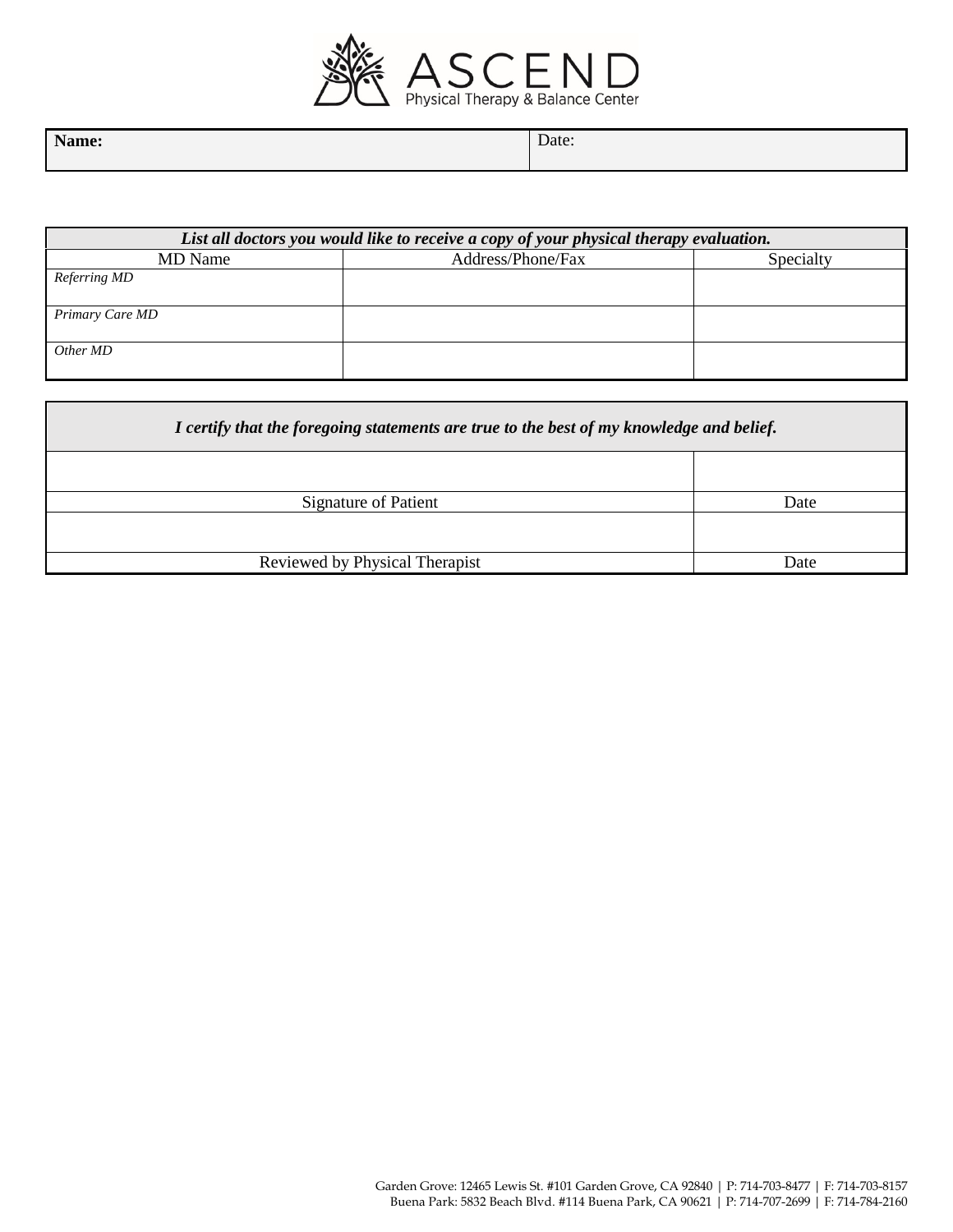

## **Medication List**

Patient Name: \_\_\_\_\_\_\_\_\_\_\_\_\_\_\_\_\_\_\_\_\_\_\_\_\_\_\_\_\_\_\_\_\_\_\_\_\_\_\_\_\_\_\_\_\_\_ Date: \_\_\_\_\_\_\_\_\_\_\_\_\_\_\_\_\_\_\_\_

Please list your current medications (including over-the-counter, vitamins, herbal, and dietary supplements). □ See attached list

| <b>Name</b> | <b>Dosage</b> | Frequency | What condition is<br><b>Administration Route</b><br>(ex: oral, injection, etc.) |           |
|-------------|---------------|-----------|---------------------------------------------------------------------------------|-----------|
|             |               |           |                                                                                 | this for? |
|             |               |           |                                                                                 |           |
|             |               |           |                                                                                 |           |
|             |               |           |                                                                                 |           |
|             |               |           |                                                                                 |           |
|             |               |           |                                                                                 |           |
|             |               |           |                                                                                 |           |
|             |               |           |                                                                                 |           |
|             |               |           |                                                                                 |           |
|             |               |           |                                                                                 |           |
|             |               |           |                                                                                 |           |
|             |               |           |                                                                                 |           |
|             |               |           |                                                                                 |           |
|             |               |           |                                                                                 |           |
|             |               |           |                                                                                 |           |
|             |               |           |                                                                                 |           |
|             |               |           |                                                                                 |           |
|             |               |           |                                                                                 |           |
|             |               |           |                                                                                 |           |
|             |               |           |                                                                                 |           |

| Date | <b>Modifications</b> | <b>No Changes</b> | <b>Reviewing Physical Therapist</b> |
|------|----------------------|-------------------|-------------------------------------|
|      |                      |                   |                                     |
|      |                      |                   |                                     |
|      |                      |                   |                                     |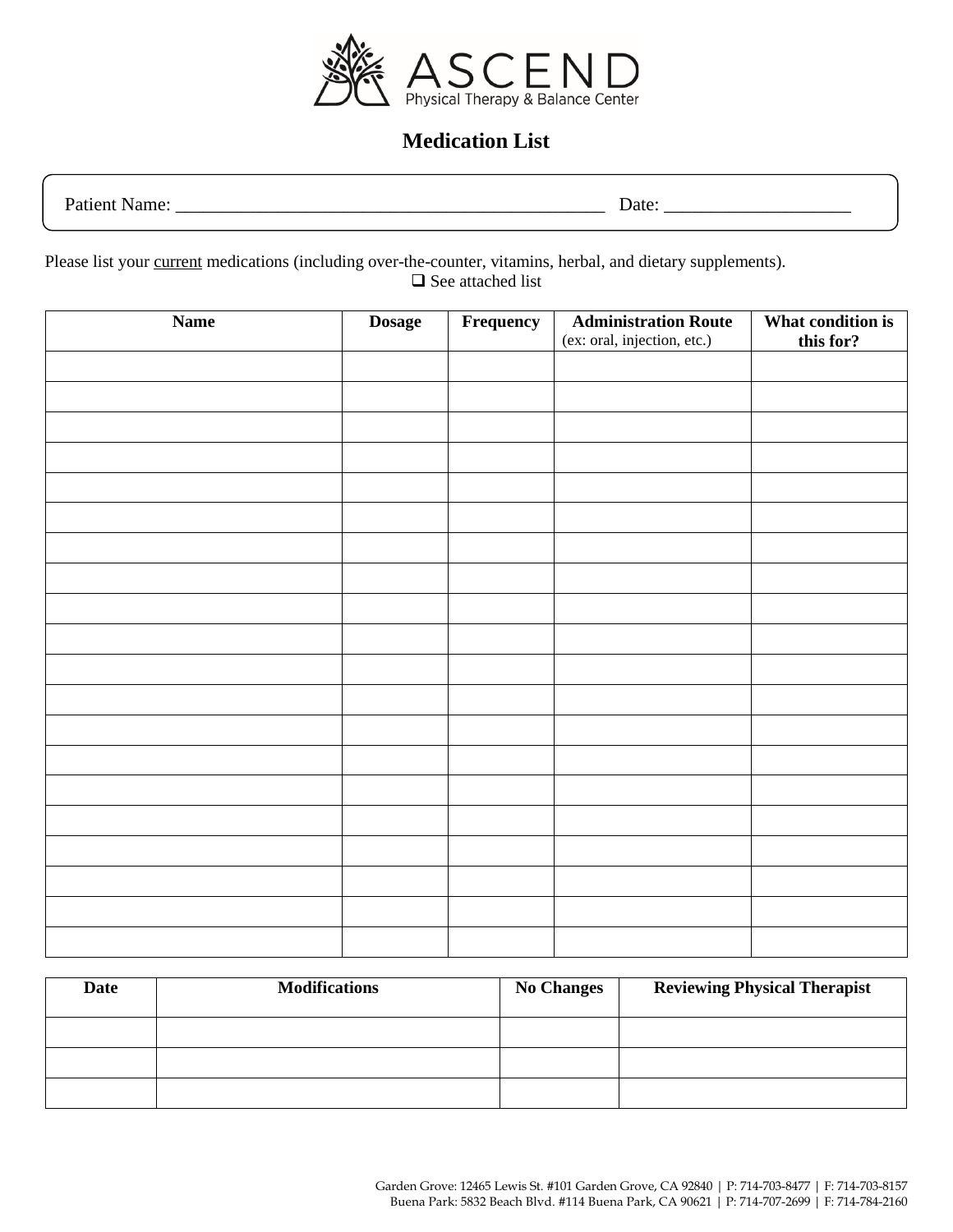

### **Dizziness Handicap Inventory**

| <b>Patient Name:</b><br>Date: |                                                                                                                                                               |  |     |                |                |
|-------------------------------|---------------------------------------------------------------------------------------------------------------------------------------------------------------|--|-----|----------------|----------------|
|                               | Please check "Yes", "Sometimes", or "No" to each question. Answer each question as it pertains to<br>your dizziness or unsteadiness problem only.             |  | Yes | Some-<br>times | N <sub>0</sub> |
| 1.                            | Does looking up increase your problem?                                                                                                                        |  |     |                |                |
| 2.                            | Because of your problem, do you feel frustrated?                                                                                                              |  |     |                |                |
| 3.                            | Because of your problem, do you restrict your travel for business or recreation?                                                                              |  |     |                |                |
| 4.                            | Does walking down the aisle of a supermarket increase your problem?                                                                                           |  |     |                |                |
| 5.                            | Because of your problem, do you have difficulty getting into or out of bed?                                                                                   |  |     |                |                |
| 6.                            | Does your problem significantly restrict your participation in social activities such as going out to<br>dinner, going to the movies, dancing, or to parties? |  |     |                |                |
| $\overline{7}$ .              | Because of your problem, do you have difficulty reading?                                                                                                      |  |     |                |                |
| 8.                            | Does performing more ambitious activities like sports or dancing or household chores such as<br>sweeping or putting the dishes away increase the problem?     |  |     |                |                |
| 9.                            | Because of your problem, are you afraid of leaving your home without someone accompanying you?                                                                |  |     |                |                |
| 10.                           | Because of your problem, are you embarrassed in front of others?                                                                                              |  |     |                |                |
| 11.                           | Do quick movements of your head increase your problem?                                                                                                        |  |     |                |                |
| 12.                           | Because of your problem, do you avoid heights?                                                                                                                |  |     |                |                |
| 13.                           | Does turning over in bed increase your problem?                                                                                                               |  |     |                |                |
| 14.                           | Because of your problem, is it difficult for you to do strenuous housework or yardwork?                                                                       |  |     |                |                |
| 15.                           | Because of your problem, are you afraid people may think you are intoxicated?                                                                                 |  |     |                |                |
| 16.                           | Because of your problem, is it difficult for you to go for a walk by yourself?                                                                                |  |     |                |                |
| 17.                           | Does walking down a sidewalk increase your problem?                                                                                                           |  |     |                |                |
| 18.                           | Because of your problem, is it difficult for you to concentrate?                                                                                              |  |     |                |                |
| 19.                           | Because of your problem, is it difficult for you to walk around your house in the dark?                                                                       |  |     |                |                |
| 20.                           | Because of your problem, are you afraid to stay at home?                                                                                                      |  |     |                |                |
| 21.                           | Because of your problem, do you feel handicapped?                                                                                                             |  |     |                |                |
| 22.                           | Has your problem placed stress on your relationships with your family or friends?                                                                             |  |     |                |                |
| 23.                           | Because of your problem, are you depressed?                                                                                                                   |  |     |                |                |
| 24.                           | Does your problem interfere with your job or household responsibilities?                                                                                      |  |     |                |                |
| 25.                           | Does bending over increase your problem?                                                                                                                      |  |     |                |                |
|                               |                                                                                                                                                               |  |     |                |                |

#### **Instructions: Put a check in the box that best describes you:**

| $\Box$ Negligible symptoms | $\Box$ Performs usual work duties but       | $\Box$ Currently on medical leave or had to |  |  |
|----------------------------|---------------------------------------------|---------------------------------------------|--|--|
|                            | symptoms interfere with outside activities  | change jobs because of symptoms             |  |  |
| $\Box$ Bothersome symptoms | $\Box$ Symptoms disrupt performance of both | $\Box$ Unable to work for over one year or  |  |  |
|                            | usual work duties and outside activities    | established permanent disability with       |  |  |
|                            |                                             | compensation payment                        |  |  |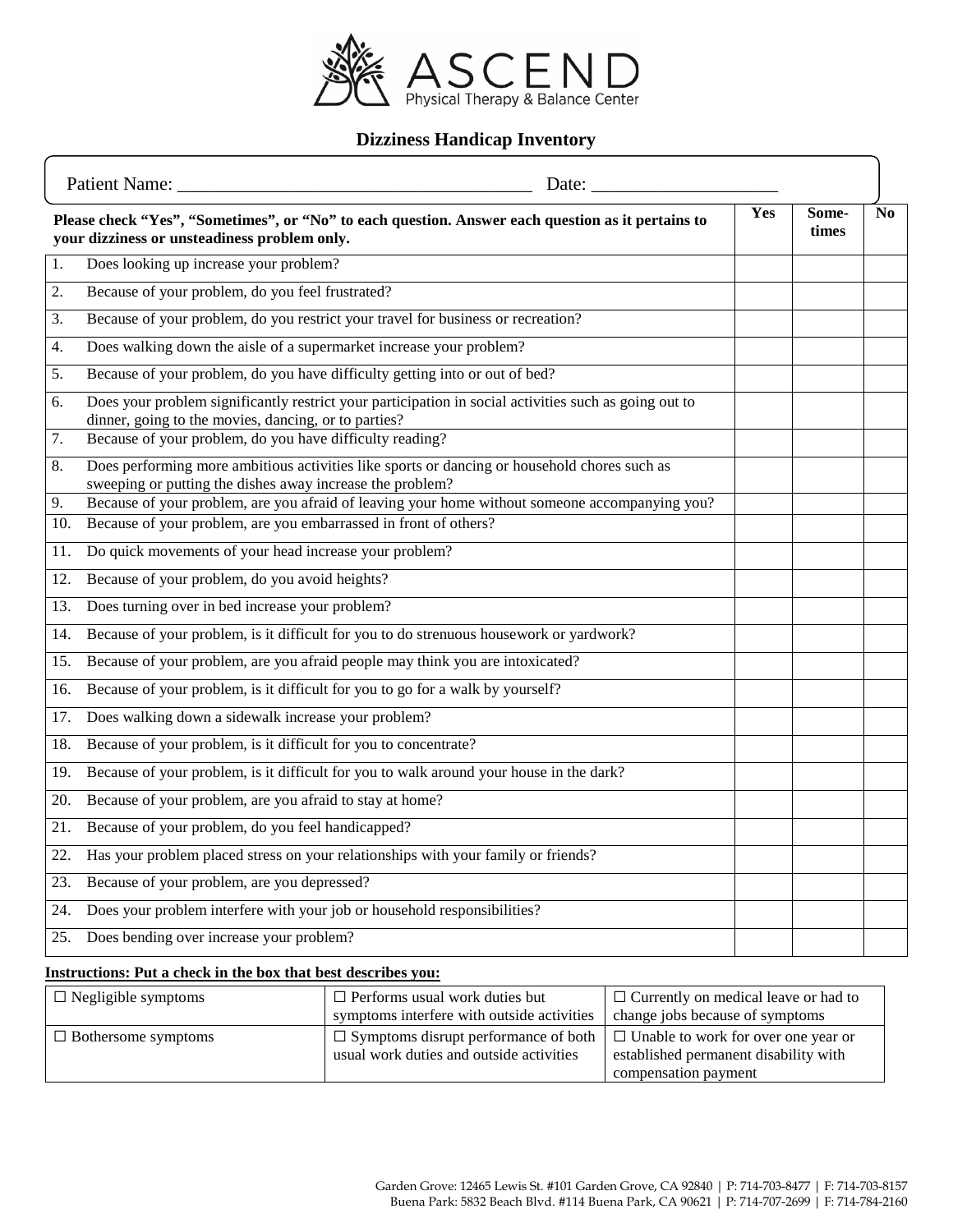

### **Cerebral Concussion**

Patient Name: \_\_\_\_\_\_\_\_\_\_\_\_\_\_\_\_\_\_\_\_\_\_\_\_\_\_\_\_\_\_\_\_\_\_\_\_\_\_ Date: \_\_\_\_\_\_\_\_\_\_\_\_\_\_\_\_\_\_\_\_

The Post-concussion Symptom Scale is essentially a "state" measure of perceived symptoms associated with concussion. That is, the athlete is asked to report his or her "current" experience of the symptoms. This allows tracking of symptoms over very short intervals, such as consecutive days or every few days. After reading each symptom, please circle the number that best describes the way the athlete has been feeling today. A rating of 0 means they have not experienced this symptom today. A rating of 6 means they have experienced severe problems with this symptom today.

Date of Last known concussion(s):

| SYMPTOM                         | None        | Mild<br>Moderate |                |                | Severe         |   |   |
|---------------------------------|-------------|------------------|----------------|----------------|----------------|---|---|
| Headaches                       | 0           | 1                | $\overline{2}$ | $\overline{3}$ | 4              | 5 | 6 |
| Nausea                          | 0           | 1                | $\overline{2}$ | 3              | 4              | 5 | 6 |
| Vomiting                        | 0           | $\mathbf 1$      | $\overline{2}$ | 3              | 4              | 5 | 6 |
| <b>Balance Problems</b>         | 0           | $\mathbf{1}$     | $\overline{2}$ | 3              | 4              | 5 | 6 |
| <b>Dizziness</b>                | 0           | $\mathbf 1$      | $\overline{2}$ | $\overline{3}$ | $\overline{4}$ | 5 | 6 |
| Fatigue                         | 0           | $\mathbf{1}$     | $\overline{2}$ | 3              | $\overline{4}$ | 5 | 6 |
| <b>Trouble Falling Asleep</b>   | 0           | $\mathbf 1$      | $\overline{2}$ | 3              | $\overline{4}$ | 5 | 6 |
| Sleeping Longer                 | 0           | $\mathbf 1$      | $\overline{2}$ | 3              | $\overline{4}$ | 5 | 6 |
| <b>Sleeping Less</b>            | $\mathbf 0$ | 1                | $\overline{2}$ | 3              | 4              | 5 | 6 |
| <b>Drowsiness</b>               | $\mathbf 0$ | $\mathbf{1}$     | $\overline{2}$ | 3              | $\overline{4}$ | 5 | 6 |
| Intolerance to Light            | $\mathbf 0$ | $\mathbf{1}$     | $\overline{2}$ | $\overline{3}$ | $\overline{4}$ | 5 | 6 |
| <b>Intolerance to Noise</b>     | $\mathbf 0$ | $\mathbf{1}$     | $\overline{2}$ | 3              | $\overline{4}$ | 5 | 6 |
| Irritation                      | $\mathbf 0$ | $\mathbf 1$      | $\overline{2}$ | 3              | $\overline{4}$ | 5 | 6 |
| Sadness                         | 0           | $\mathbf{1}$     | $\overline{2}$ | 3              | $\overline{4}$ | 5 | 6 |
| Nervousness                     | 0           | $\mathbf 1$      | $\overline{2}$ | 3              | $\overline{4}$ | 5 | 6 |
| <b>Stronger Emotions</b>        | 0           | $\mathbf 1$      | $\overline{2}$ | 3              | 4              | 5 | 6 |
| <b>Numbness or Tingling</b>     | 0           | $\mathbf 1$      | $\overline{2}$ | 3              | $\overline{4}$ | 5 | 6 |
| <b>Mentally Slower</b>          | $\mathbf 0$ | $\mathbf 1$      | $\overline{2}$ | 3              | 4              | 5 | 6 |
| <b>Mentally Blurred</b>         | $\mathbf 0$ | $\mathbf{1}$     | $\overline{2}$ | $\overline{3}$ | $\overline{4}$ | 5 | 6 |
| <b>Difficulty Concentrating</b> | $\mathbf 0$ | $\mathbf{1}$     | $\overline{2}$ | $\overline{3}$ | $\overline{4}$ | 5 | 6 |
| <b>Difficulty Remembering</b>   | $\mathbf 0$ | $\mathbf{1}$     | $\overline{2}$ | 3              | 4              | 5 | 6 |
| <b>Visual Problems</b>          | 0           | $\mathbf 1$      | $\overline{2}$ | 3              | 4              | 5 | 6 |
| <b>TOTAL SYMPTOM SCORE:</b>     |             |                  |                |                |                |   |   |
| <b>GRAND TOTAL OF ALL</b>       |             |                  |                |                |                |   |   |
| <b>SYMPTOMS:</b>                |             |                  |                |                |                |   |   |